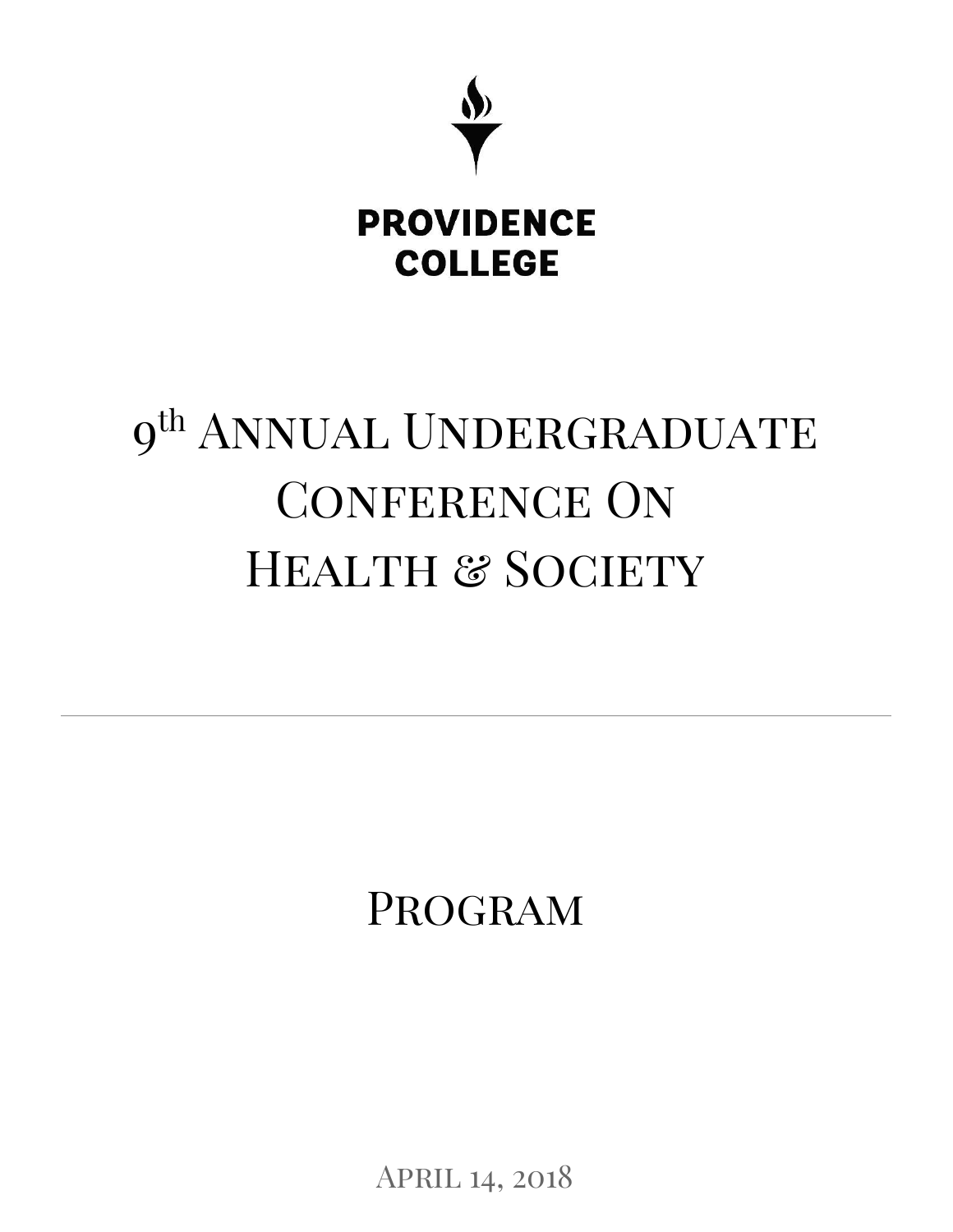## THE DAY AT A GLANCE:

Welcome/Breakfast | Ruane 205 and 19:30am – 9:15am Panel 1 Presentations | Ruane 206 1992 19:15am – 10:30am Panel 2 Presentations | Ruane 206 10:45am - 12:00pm Lunch | Ruane 205 12:00pm - 1:00pm Panel 3 Presentations | Ruane 206 1:00pm - 2:30pm

### PANEL 1 UNETHICAL INEQUALITIES: CLOSING THE GAP ON HEALTH DISPARITIES 9:15am – 10:30am | Ruane 206

#### Student Discussant | Sarah Kelley '18, Providence College

# *"Mental Health Among African American Men: The Stigma Surrounding Anxiety, Stress and Depression"*

Fartun Abdulle, Providence College | 2019

Mental health in the United States is influenced by life experiences which are in turn socially constructed by American culture, historically and in the current day. In the case of African American men, institutional policies and negative daily interpersonal relationships has proved to create some strain on their lives. It is no secret that American slavery has had and continues to have a huge impact on the lives of black people in this country whether that is on social, economic or personal platform. Criminalizing black men has permeated American culture to the extent that these men are treated differently by various individuals in public sectors such as education and the workforce. With the use of personal interviews with black men on the campus of a small liberal arts college in Rhode Island, I hope to showcase some stigmas surrounding mental health in the African American community in the United States along with external circumstances that have shaped those stigmas in the past and present. I aim to categorize sentiments from the interviews into two main sectors of the paper; experiences of racism as a critical catalyst for depression and the stigma of mental health in African American communities.

#### *"Maternal and Newborn Health--Not So Maternal"* Olivia Lo, Providence College | 2018

Although the United States is one of the world's most developed countries, infant and maternal mortality rates are among the worst when compared to other equally and economically successful countries. Overutilization and lack of care coordination has led to unnecessary procedures. More care allows for healthier living, however, encourages those who have access to continue pursuing needless care. This overuse has led to overdiagnosis, and thus can be harmful to one's overall health. Overutilization of screenings and overdiagnoses in maternal care has led to ongoing risks contributing to neonatal and maternal mortality. America is known for its outstanding medical technology, first-rate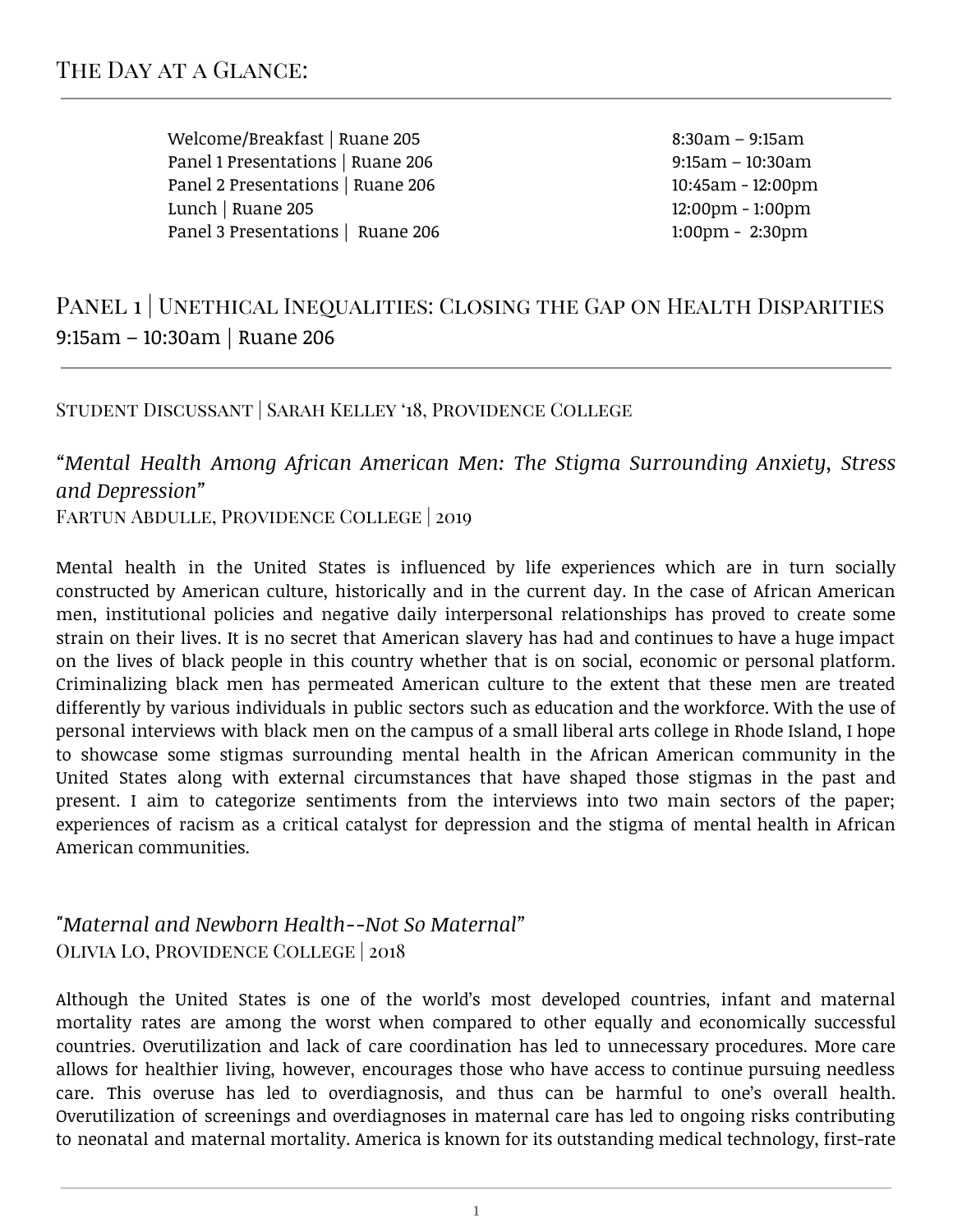doctors, and renowned research institutes. However, as a developed country, the healthcare system still fails to deliver and define the "quality of care." This dissertation will use the standards of care provided in the World Health Organization's Standards for Maternal and Neonatal Care and Standards for Improving Quality of Maternal and Newborn Care in Health Facilities to discuss the different ways policy makers can assess, evaluate, implement, and improve quality care in maternal and newborn health.

#### *"Accessing Care as an LEP: Spanish-speaking Immigrant Experiences with Cultural and Linguistic Competency in the Health Care System"* Kathryn Layne Smith, University of North Carolina Wilmington | 2018

Although the population of individuals with limited English proficiency (LEP) has increased dramatically over the past few decades due to immigration, the U.S. health care system is still primarily geared towards serving English speakers. LEP status among patients is associated with greater disparities in health care. Because Hispanics make up a significant proportion of LEPs, they also face many of the same challenges experienced by the LEP population regarding health disparities. The purpose of this study is to better understand the experiences of LEP Spanish-speaking Hispanic immigrants during cross-cultural encounters in the health care setting. Five LEP Spanish-speaking Hispanic immigrants were interviewed in Spanish about their experiences accessing health care with limited proficiency in English. A thematic narrative analysis of the interviews found that there is a need for a greater level of cultural and linguistic competency within the health care setting and during encounters between patients and health care providers. The study also found participants often expressed difficulty receiving access to competent interpreting services or translated written materials, such as intake forms and health brochures. These findings align with previous studies that demonstrate the impact language and cultural differences have on patient satisfaction and health outcomes.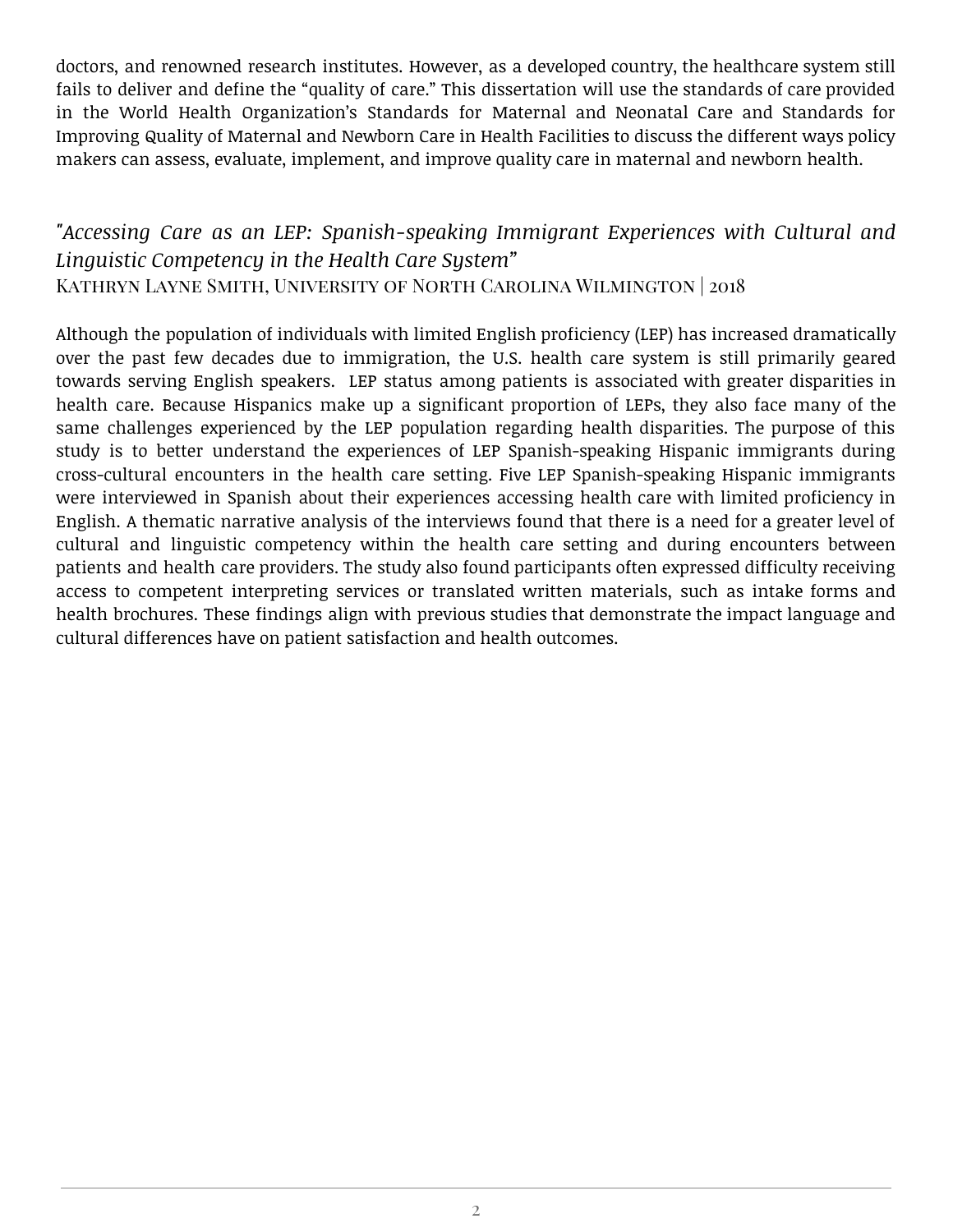# PANEL 2 | BARRIERS TO ACCESSING COVERAGE AND CARE: THE IMPORTANCE OF PATIENT EXPERIENCE 10:45am - 12:00pm | Ruane 206

#### Student Discussant | Anna Maloney '19, MCPHS University

#### *"Understanding the Social, Medical, and Mental Health Implications of Type I Diabetes"* Ava Mastrostefano, Roger Williams University | 2018

Juvenile diabetes is an autoimmune disorder resulting in the production of little to no insulin, thus requiring affected individuals to rely on artificial insulin for survival. This life saving hormone must be delivered by injection with precise dosing to avoid hyper- and hypoglycemia—a next to impossible task. With many diagnoses happening during early childhood, many affected individuals are incapable of calculating doses manually, consequently requiring advanced medical technology such as insulin pumps and continuous glucose monitoring systems. Poorly controlled diabetes not only leads to medical complications such as organ failure, blindness, coma and death, but it also puts immense pressures on the lives of young people affected by type 1 diabetes. For example, stress, worry, disrupted learning and bullying are only a few of the social implications of type 1 diabetes, causing a ripple effect throughout a child's life into adulthood. Yet, existing health insurance coverage does very little to make the necessary technological devices available to diabetics, thus severely compromising their health and wellbeing. The goal of this research is to combine scholarly research with firsthand experience to raise awareness of the complications of type I diabetes and how the unnecessary barriers to care techniques intensifies these effects.

#### *"Living with Lyme"* Caroline McCowen, Providence College | 2018

Lyme disease is a tick-borne illness caused by the bacterium, Borrelia burgdorferi. The impact of symptoms is wide-ranging on different individuals. In my research, I use the tools of medical anthropology to examine Lyme disease as a social and cultural phenomena. I am particularly concerned with how patients struggle with the side effects it imposes on every part of their life. This review was conducted through an interviewing process of 5 participants using a standardized set of questions to extract information on symptoms, diagnoses, and treatment in order to identify a linkage of social deterioration as a symptom of Lyme. Critical analysis was performed to connect Lyme symptoms to patient emotions. The results show, that in all 5 participants, there is a direct correlation between contracting Lyme disease and the dependent factor of social suffering. An absence of detection of Lyme stems from lack of physician knowledge of the disease and the clinical belief that patients over-dramatize symptoms. This study describes how delegitimization and doctor denial is embedded in patients' illness experience progression, as cultural practices and norms are not taken into consideration by the treating medical staff.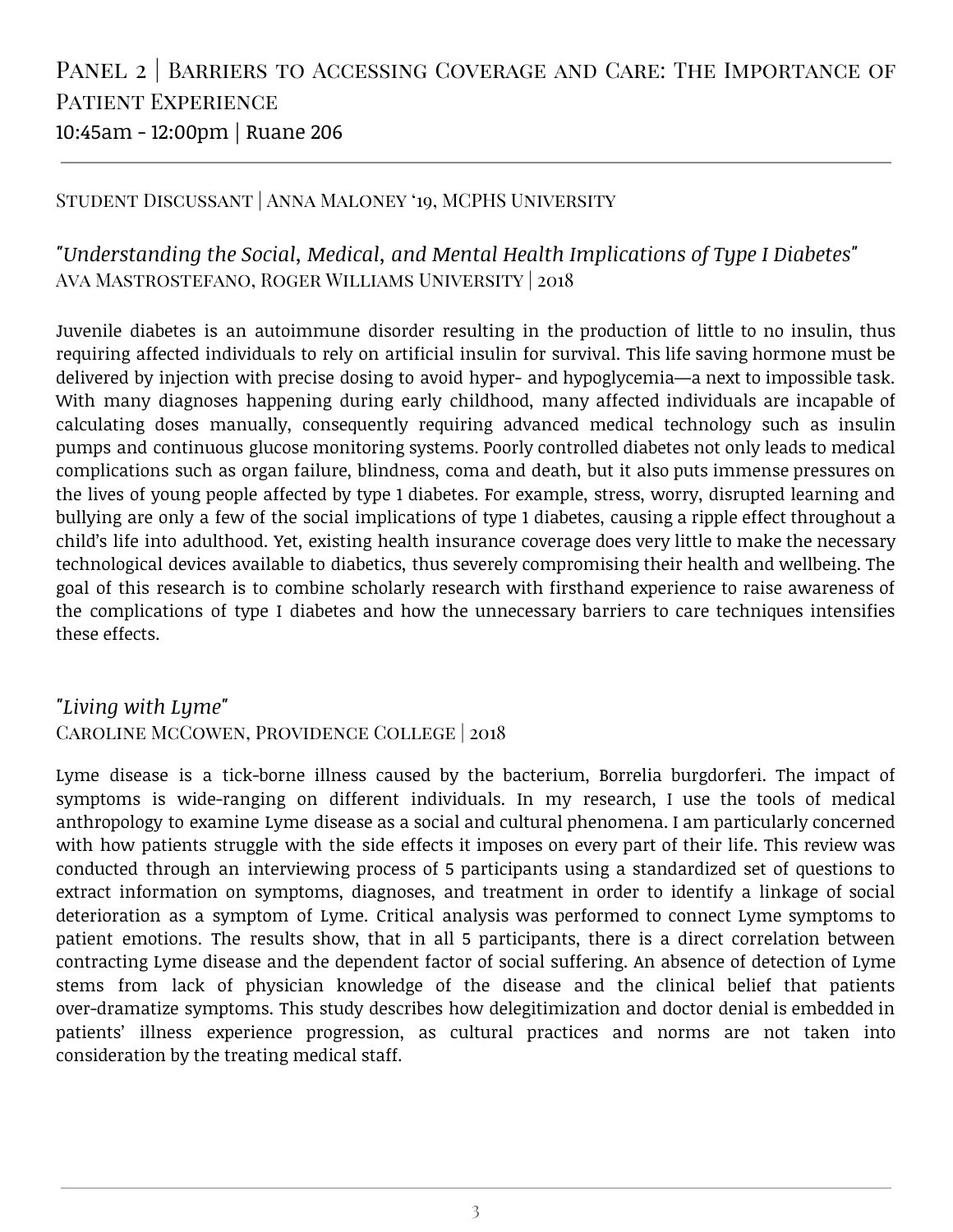#### *"Churn in Rhode Island: The Health, Financial, and Emotional Impact, 2014-2017"* Ingrid Brugnoli-Ensin, Providence College | 2018

Churn, instability in insurance coverage, is a problem in the United States, particularly affecting underserved populations. Churn usually occurs as the result of changing life circumstances—job loss, changes in income or family status, or difficulty navigating public programs— because employment, income, age, immigration status, and household composition often determine health insurance eligibility. Recent health reform efforts in the U.S. perpetuate churn, rather than alleviating frequent changes in coverage. Our research asked: what are the health, financial, and emotional impacts of churn in the lives of Rhode Island residents? This article draws examples from 31 life history interviews, recruited from a larger ethnographic project observing 188 households attempt to enroll in coverage through Rhode Island's health insurance exchange. Interviews were transcribed, coded by patterns and themes, and analyzed using the mixed-methods software, Dedoose. This research was conducted in collaboration with a professor's extensive research from 2014-2016. The findings demonstrate that churn persists, despite state efforts to maximize enrollment, and causes poor health outcomes, financial insecurity, and increased stress. We argue that efforts to reform health insurance enrollment policies should consider why people lose coverage, barriers to maintaining continuous coverage, and the negative impacts of churn.

Lunch | 12:00pm - 1:00pm | Ruane 205

# PANEL 3 | ADDRESSING VITAL PUBLIC HEALTH ISSUES THROUGH RESEARCH AND **INTERVENTION** 1:00pm – 2:30pm | Ruane 206

#### Student Discussant | Gabriella Dess '18, Providence College

#### *"Ending the Opioid Epidemic: A Solution through Education"* Kaileigh J Gannon, MCPHS University | 2019

Public Health officials declared the Opioid Epidemic a Public Health National Emergency, but to date little has been done to combat it. Further action needs to be taken to reduce both the medical and non-medical use of opioids and to prevent the crisis from spreading further. This paper will address the enormity that is the Opioid Public Health Crisis. The focus of this paper is to address the particular psychosocial factors that contribute to addiction. In addition, to show how health care providers currently assess pain levels, which lead to the over prescribing of opioids that, and lack proper patient-provider communication which can lead to subsequent addiction and treatment. The lack of education and stigma surrounding addiction contributes to a high relapse rate. Identifying challenges in the psychological and social spheres for patients and flaws in the health management system provide data that will contribute to changes in how addiction is currently managed. This paper will develop a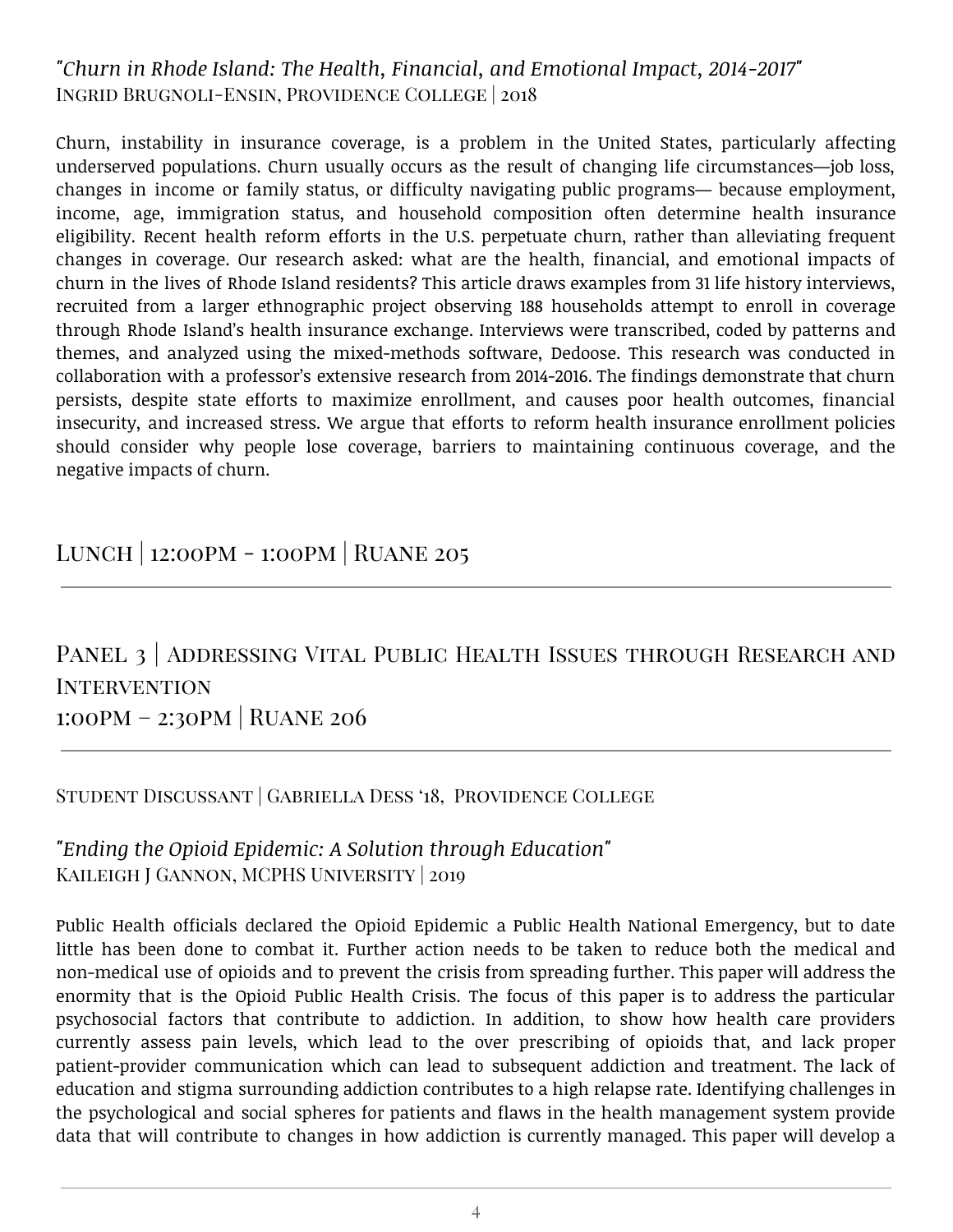new form of managing the opioid crisis that begins with the proper education of healthcare providers when dealing with pain assessment and noticing indicators of addiction prior to prescription to prevent the Opioid Epidemic from spreading.

*"The App a Day Keeps the Doctor Away"* Kate De Luca, Providence College | 2018

The United States has an increasingly aging population that is living longer than before. However, with age comes illness, which means high utilization of the healthcare system. Wearable technology and health apps allow people to take healthcare into their own hands. While many apps exist, the elderly population is often neglected in these advancements and their needs are left unaddressed. Baby boomers who have learned to adopt technology into their everyday lives are now entering into retirement and could benefit from having an app that improves their everyday lives, cuts healthcare costs, and allows them to live independently for longer. My goal is to create the blueprints of an app that will help the elderly keep track of medications and their overall health, while allowing their family to have peace of mind while they're at home. I will conduct research to determine what impacts the health of older populations and how an app can address those issues. In addition, I will do research on the previously recorded (and limited) data on the impact apps and wearable technology has had on older generations. After I create the blueprints, I will visit nursing homes to receive feedback and address concerns or suggestions that the target population has. As a result, I will create the guidelines for an app that will improve quality of life.

#### *"Periodontal Disease: Sugar is not Always the Enemy"* Caitlin Steinbeck, Providence College | 2018

Periodontal disease is neither a new nor a minor oral health concern. It is caused by the buildup of plaque and infection in the mouth, eventually leading to receding gums and tooth loss. Many scientists have attributed modern society's agricultural processing techniques and sugar cane dependence for wide prevalence of periodontal disease in human mouths. However, blaming periodontal disease on modern food culture grossly oversimplifies the true causes and risk factors for the disease. Many extinct hominin species have shown evidence of periodontal disease. Recently, scientists have begun to investigate and better understand both skeletal and microbial evidence of periodontal disease in extinct hominin species. If periodontal disease is found in early hominin species, then its human prevalence cannot be full attributed to modern human diet trends. In order to better understand periodontal disease and the reasons for its high prevalence in today's society, scientists need to look to periodontal trends in non-human hominin teeth, as well as early human teeth from hunter-gatherer lifestyles. This dissertation will use scientific papers to discuss the effects that the mouth microbiome, human genetics, diet, tooth structure, and oral healthcare can have on the epidemiology of periodontal disease in order to better understand how to prevent and minimize the disease's effects.

*"An Analysis of the Effectiveness of Health Coaching for University Students"* Gabrielle Granitto, Roger Williams University | 2018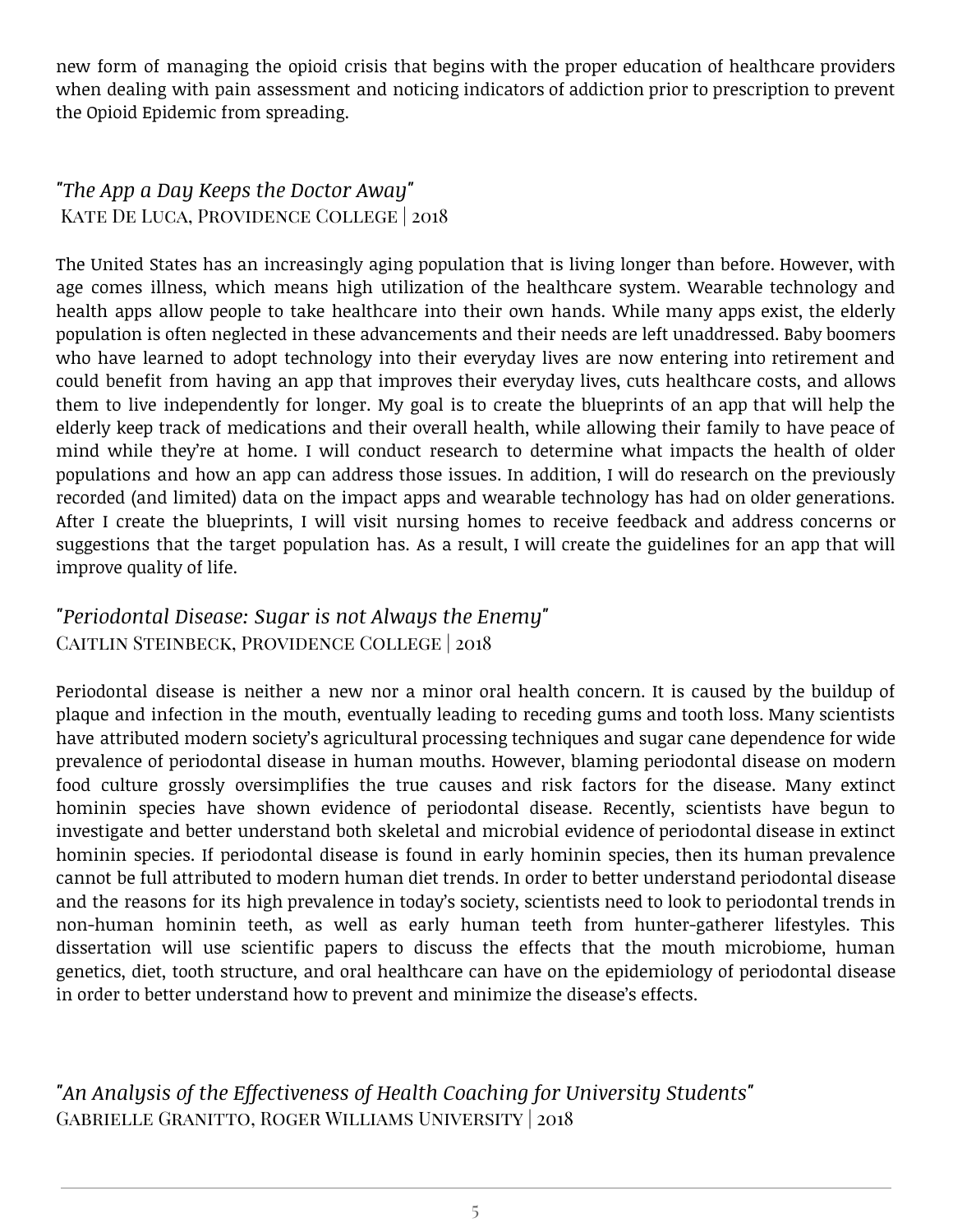As of recently, the need for mental health care is becoming more widely recognized in the United States. There is a prevalence of mental health issues on college campuses especially. Universities have now begun, in earnest, to recognize the widespread nature of the mental health challenges faced by students. Roger Williams University has recently addressed the need for more mental health support with a peer-to-peer Health Coaching program. The Health Coaches, including myself, are aiming to fill the gap that is left when a student doesn't feel that they need an appointment with a professional counselor, but they still want help with their mental health and wellbeing. We are trained to give coaching sessions on a wide variety of issues faced by students using a counseling style called Motivational Interviewing. Some of the most common issues that students present with are stress, homesickness, personal relationship issues, nutrition, and time management. The research findings that I plan to present at the PC conference are based on an analysis of preliminary feedback data collected from the students who have been receiving counseling. This analysis is ultimately directed to an evaluation of the level of effectiveness of this new program to date.